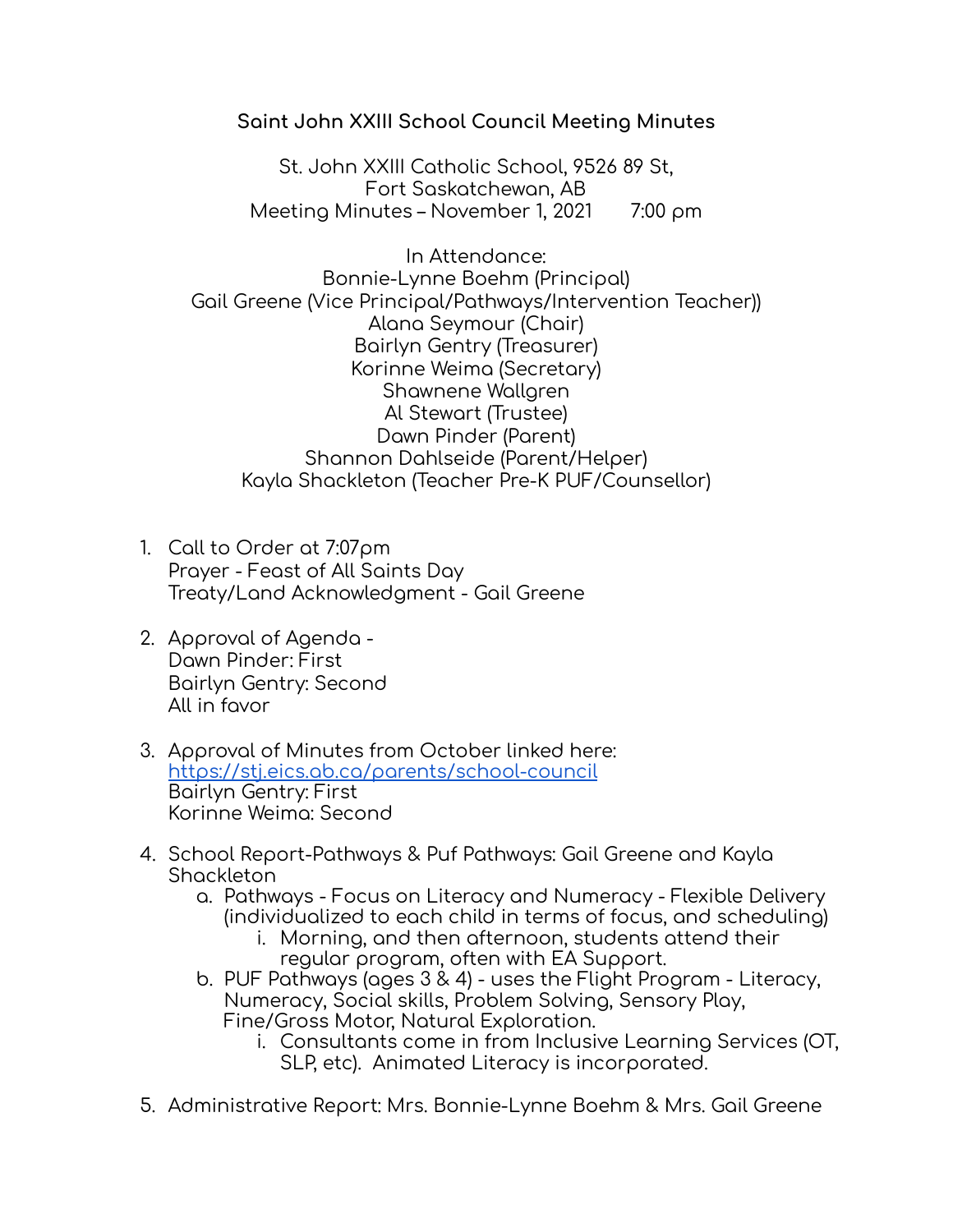## **Saint John Admin Report - November 1, 2021** Submitted by: Bonnie-Lynne Boehm (Principal) Gail Greene (Assistant Principal)

- New staff members: Jean Cook (Educational Assistant): Grade 4 and pm Kindergarten, filling leave position. Sheri McCoy pm Educational Assistant (Grade 4) additional budget surplus carry over for the school year
- Take Me Outside Day-Oct. 20 was a huge success at St. John. We continue to provide opportunities for students to experience learning outside as much as possible and look forward to our Outdoor Classroom being enhanced.
- **Evidence of Learning:** Such intentional time and energy devoted to this part of the learning process. Evidence of learning communicates student strengths and areas of growth in primarily the core subjects (Religion, ELA/FLA, Math, Science, Social) and is aligned with the curricular outcomes. Evidence of Learning provides a snapshot of the development of thinking, understanding, and mastery related to a particular unit of study, concept, skill. It supports student metacognition, is related to their own learning, and increases parental awareness of their child's strengths and areas for growth. The evidence gives more fine-tuned and detailed information than a level of achievement or daily or weekly communication of pictures and activities. It is a combination of teacher feedback and student reflection to provide parents with the opportunity to be more aware of and involved in their child's progress.
- Halloween was a wonderful experience: Our Grade 4 School Spirit Servant Leaders created such "spirit" for our school this week with their, "Halloween Door Decorating" contest. From their proposal to action, these students took on roles such as: graphic designers, judges, announcers, and advertisers! Every class received an honourable mention and prizes connected to their creativity and 2L won the pizza certificates donated by Boston Pizza. A great experience as leaders and wonderful school spirit, Healthy Living Team led a Halloween Walk, all students had a costume, Mrs. Lockhart created a GoogleSlide parade which was shared during block 9 so all students could see the costumes.
- Monday Faith assemblies will return after fall break. Grades three and fours one week and K/1/2 following. Mindfulness practice, Faith integration, St. John Daily Decalogue, 10 Saints, Indigenous teachings.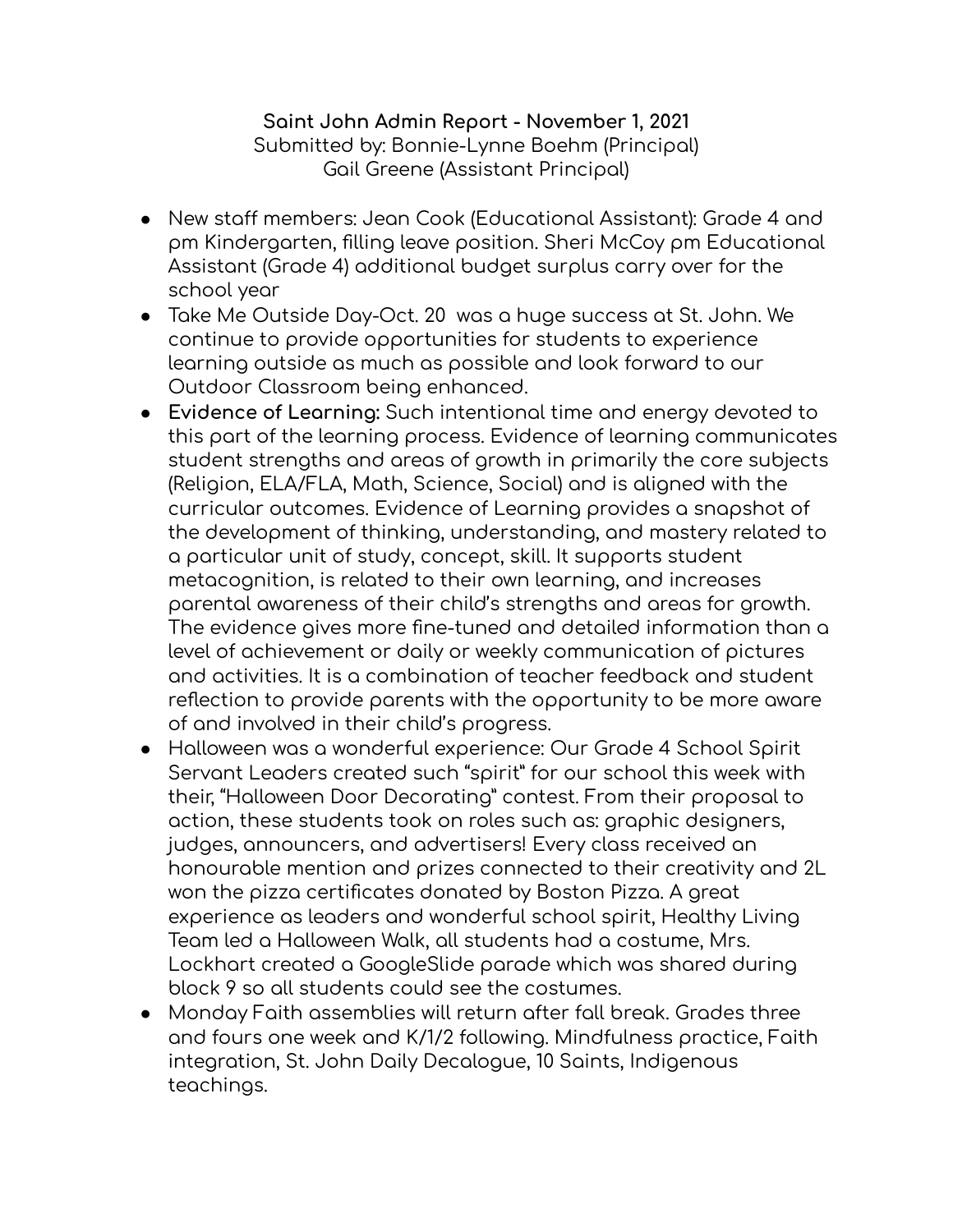- Met with Shelby Brassard re: Hot Lunch, will update process during that section
- **Catholic Education Sunday, Nov. 21** St. John XXIII and OLA hosting 9 am mass
- **● Literacy/Numeracy Intervention Update via Gail Greene:**
	- **○** 30 hours of literacy; 20-30 of numeracy throughout the year; Pre-Post Screening will be completed; based on what needs they have; 2-3 times per week (in the afternoon) Literacy involves focused programming with letter sounds and phonemes - Numeracy involves Number Sense. Goal is to fill-in the gaps for each child as per their screening results.
- A. School requests for support consideration**: Fundraising Support**
- **1. Outdoor stencils**
- **2. Library/Learning Commons**
- **3. Tech support for broadcasting**
- **4. Outdoor Classroom: Loose Parts Play**
- **5. Mathletics: this year and next**
- **6. School wide events: Connections**

**Alana asked about "Houses" - unfortunately due to continuing Covid restrictions, we cannot do houses - but a discussion about buddy connections ensued, and importance of peer connections to other class cohorts.**

7. Treasurer's Report - Bairlyn Gentry

- Alana Seymour put forth a motion to move the \$3800, and split it among the pillars - with the exception of misc section.

- Discussion to move 60% of the budget into the following year. We started to talk about dividing school requests amongst the pillars:

Outdoor stencils (COMMUNITY PILLAR)

Library/Learning Commons (approx \$1000) (EDUCATION PILLAR) Tech support for broadcasting (need new equipment - need a quote) (EDUCATION, COMMUNITY AND FAITH)

Outdoor Classroom: Loose Parts Play (approx. \$5000)

Bussing to Mass was added in this Discussion

School wide events: Connections (COMMUNITY AND FAITH)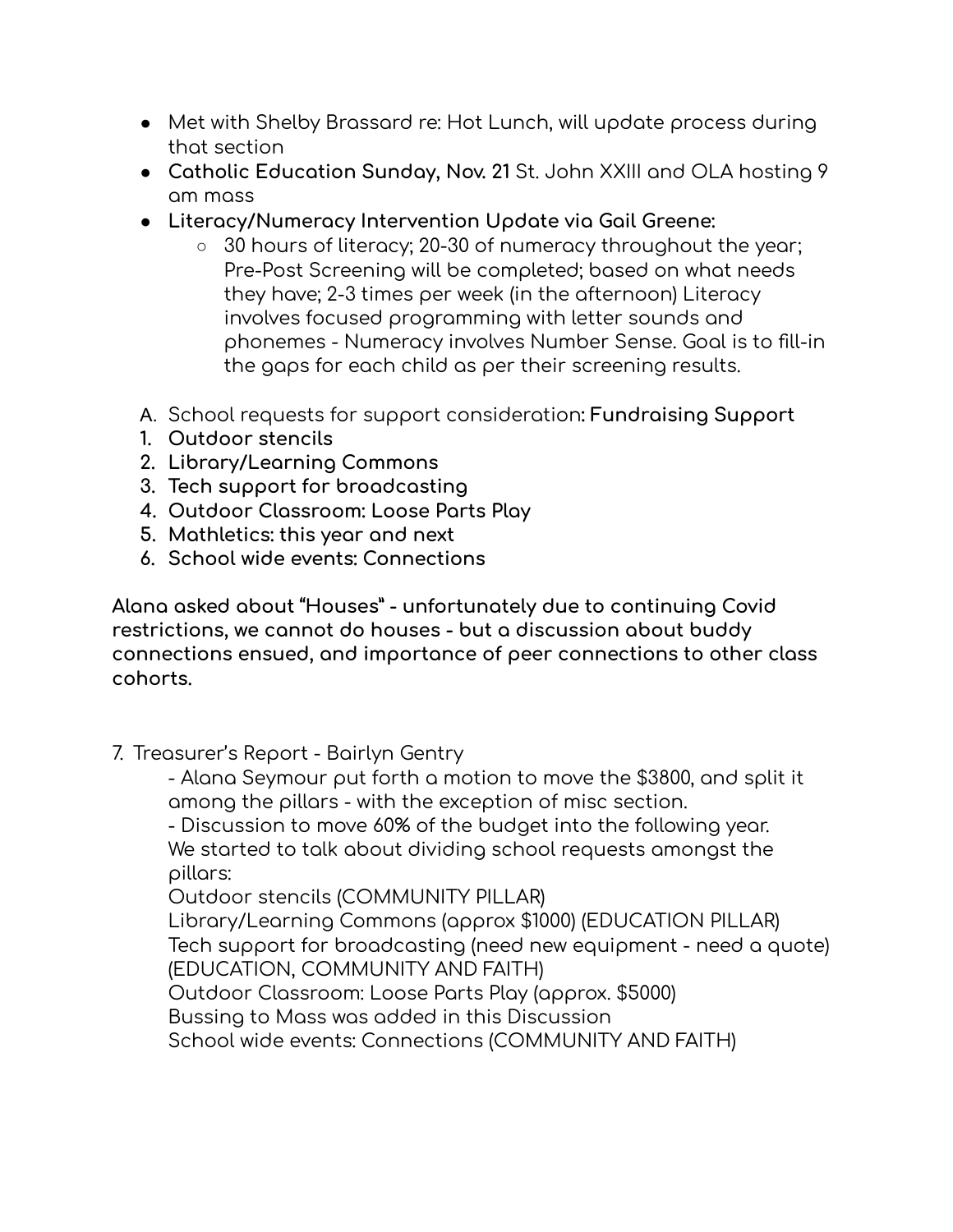We motioned to approve Mathletics Funding: this year and next - the amount of \$642.60 First: Shawnene Wallgren Second: Bairlyn Gentry All in Favour

- 8. Executive Meeting Report Alana/Bonnie-Lynne
- 9. Committee Reports
	- A. Poinsettia Fundraiser- Shannon Growing Smiles Shannon Shared the website
		- a. Pickup date, Friday, December 3rd 12-3pm and 6-8pm timeslots
		- b. Need 3 parent volunteers to help for each timeslot
		- c. There will be 6 different items to choose from.
	- B. Volunteer Google Form Feedback coming November 14th
		- a. Include some info about volunteers needing vaccination as of December 20
	- C. Hot lunch Start date approx Dec 16 (Dec 15 for Kindergarten M/W). Shelby is the Co-ordinator - Process below:
		- a. Barb will send a Google doc with the ordering info to all of us so we can edit
		- b. 2 sessions: Dec-Feb and March-June
		- c. Every 2nd Thursday (Wed for M/W K)
		- d. First Hot Lunch: Dec. 15 (K) and Dec. 16
		- e. Nov. 16 send home via Powerschool info and ordering steps (Nov. 14 Smore-give heads up)
		- f. Dec. 7th will be payment cut off
		- g. Info: Volunteer info (protocols, Dec. 20th Vaccination), Check Facebook (add info for school FB and Parent Council FB)
		- h. Barb will talk to Heather
	- D. Apple Program
		- a. TABLED FOR NEXT MEETING AFTER HOT LUNCH has been started
- 10. New Business
	- A. Alana Seymour ask Al Stewart if he had any updates from the Board
	- B. Month Themes Shawnene we will have this as a standing agenda item - and have it as an ongoing
	- C. Cards to nurses tabled
	- D. Parent Buddy system tabled
- 11. Next Meeting December 6, 2021 7:00 pm
- 12. Adjournment at 8:32pm